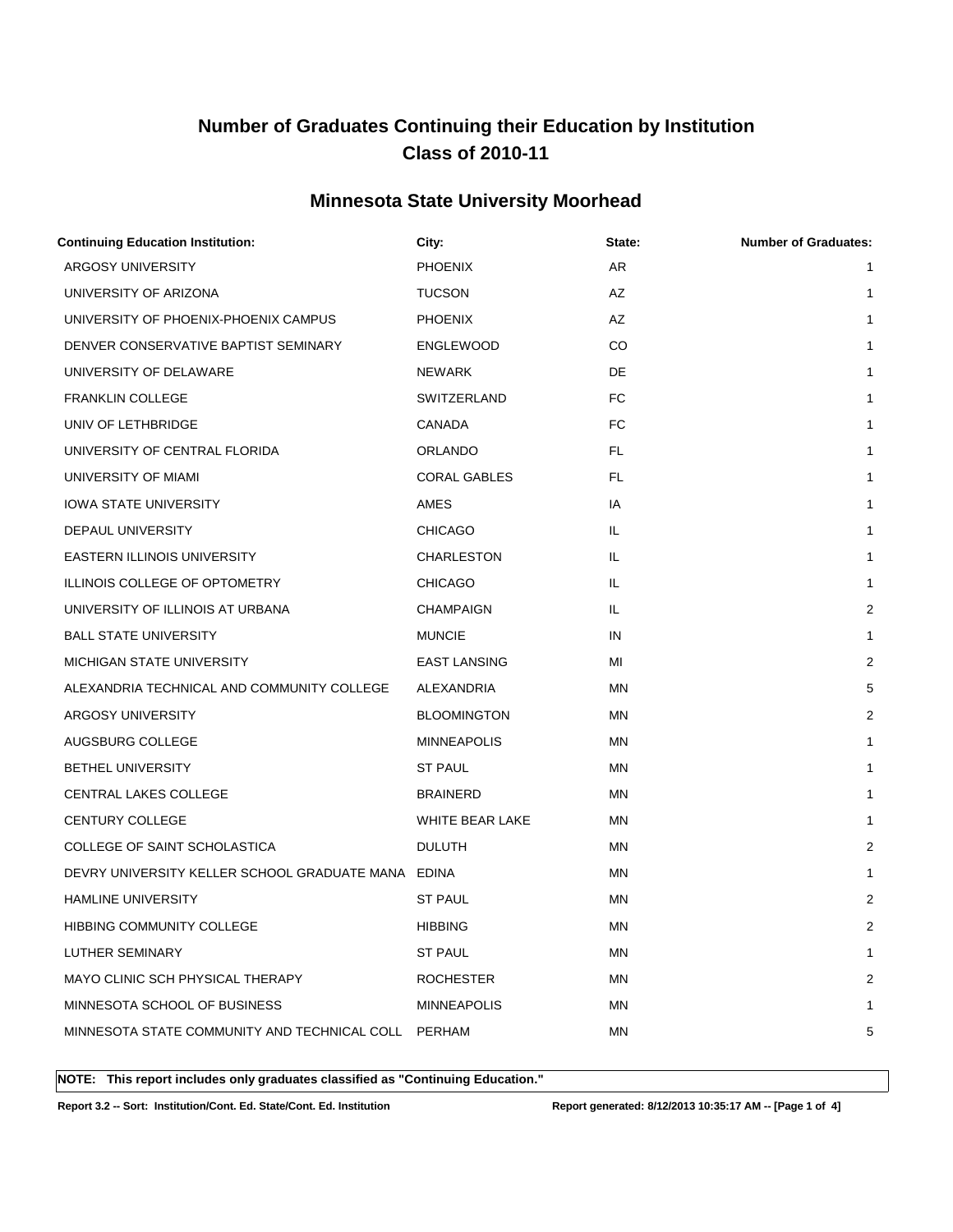### **Minnesota State University Moorhead**

| <b>Continuing Education Institution:</b>  | City:              | State:    | <b>Number of Graduates:</b> |
|-------------------------------------------|--------------------|-----------|-----------------------------|
| MINNESOTA STATE UNIVERSITY MOORHEAD       | <b>MOORHEAD</b>    | <b>MN</b> | 83                          |
| MINNESOTA STATE UNIVERSITY, MANKATO       | <b>MANKATO</b>     | <b>MN</b> | 3                           |
| NORTHLAND COMMUNITY AND TECHNICAL COLLEGE | THIEF RIVER FALLS  | ΜN        | 2                           |
| NORTHWESTERN HEALTH SCIENCES UNIVERSITY   | <b>BLOOMINGTON</b> | ΜN        | 2                           |
| SAINT MARYS UNIVERSITY OF MINNESOTA       | <b>WINONA</b>      | ΜN        | $\mathbf{1}$                |
| SOUTHWEST MINNESOTA STATE UNIVERSITY      | MARSHALL           | ΜN        | 2                           |
| UNIVERSITY OF MINNESOTA TWIN CITIES       | <b>MINNEAPOLIS</b> | ΜN        | 10                          |
| UNIVERSITY OF MINNESOTA-DULUTH            | <b>DULUTH</b>      | ΜN        | 4                           |
| UNIVERSITY OF ST THOMAS                   | <b>ST PAUL</b>     | ΜN        | 2                           |
| <b>WALDEN UNIVERSITY</b>                  | <b>MINNEAPOLIS</b> | ΜN        | 2                           |
| WILLIAM MITCHELL COLLEGE OF LAW           | ST PAUL            | <b>MN</b> | 4                           |
| UNIVERSITY OF MISSOURI-KANSAS CITY        | KANSAS CITY        | МO        | 2                           |
| UNIVERSITY OF SOUTHERN MISSISSIPPI        | <b>HATTIESBURG</b> | МS        | $\mathbf{1}$                |
| ROCKY MOUNTAIN COLLEGE                    | <b>BILLINGS</b>    | МT        | 1                           |
| <b>BISMARCK STATE COLLEGE</b>             | <b>BISMARCK</b>    | ND.       | $\mathbf{1}$                |
| NORTH DAKOTA STATE COLLEGE OF SCIENCE     | WAHPETON           | ND.       | $\mathbf{1}$                |
| NORTH DAKOTA STATE UNIV                   | <b>FARGO</b>       | ND.       | 23                          |
| UNIVERSITY OF MARY                        | <b>BISMARCK</b>    | ND.       | 10                          |
| UNIVERSITY OF NORTH DAKOTA-MAIN CAMPUS    | <b>GRAND FORKS</b> | ND.       | 12                          |
| <b>VALLEY CITY STATE UNIVERSITY</b>       | <b>VALLEY CITY</b> | ND.       | 2                           |
| <b>CREIGHTON UNIVERSITY</b>               | <b>OMAHA</b>       | NE.       | 1                           |
| <b>HASTINGS COLLEGE</b>                   | <b>HASTINGS</b>    | <b>NE</b> | 2                           |
| UNIVERSITY OF NEBRASKA AT LINCOLN         | <b>LINCOLN</b>     | NE        | 1                           |
| UNIVERSITY OF NEBRASKA AT OMAHA           | <b>OMAHA</b>       | NE.       | 1                           |
| CUNY GRADUATE SCHOOL AND UNIVERSITY CENT  | <b>NEW YORK</b>    | NY        | $\overline{2}$              |
| CASE WESTERN RESERVE UNIVERSITY           | CLEVELAND          | OH        | 1                           |
| CLEVELAND STATE UNIVERSITY                | CLEVELAND          | OH        | 1                           |
| PACIFIC NORTHWEST COLLEGE OF ART          | <b>PORTLAND</b>    | OR        | 1                           |
| EASTERN COLLEGE                           | ST DAVIDS          | PA        | 2                           |
| UNIVERSITY OF PITTSBURGH-MAIN CAMPUS      | PITTSBURGH         | PA        | 1                           |
|                                           |                    |           |                             |

**NOTE: This report includes only graduates classified as "Continuing Education."** 

**Report 3.2 -- Sort: Institution/Cont. Ed. State/Cont. Ed. Institution Report generated: 8/12/2013 10:35:17 AM -- [Page 2 of 4]**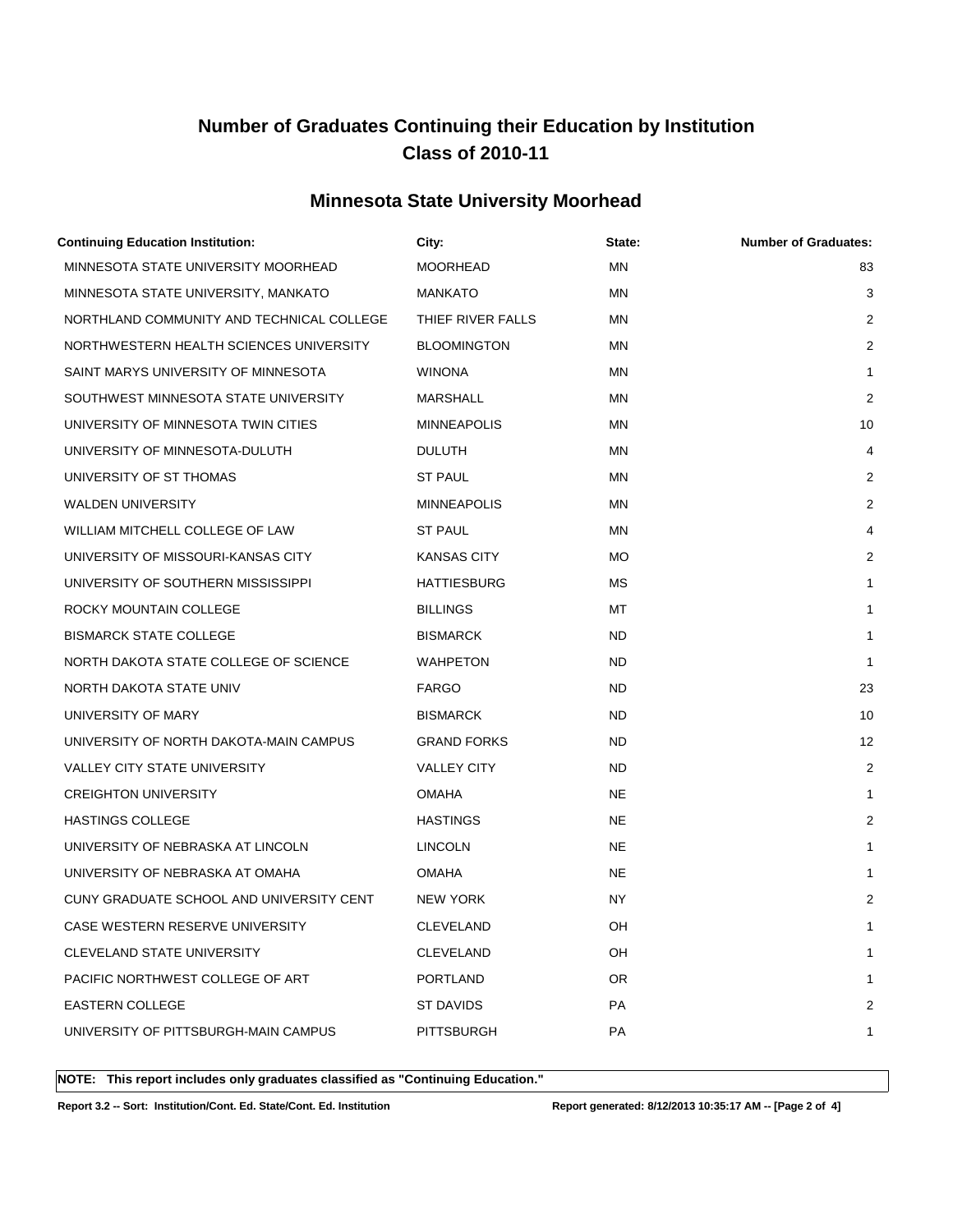### **Minnesota State University Moorhead**

| <b>Continuing Education Institution:</b>                     | City:             | State:    | <b>Number of Graduates:</b> |
|--------------------------------------------------------------|-------------------|-----------|-----------------------------|
| <b>BLACK HILLS STATE UNIVERSITY</b>                          | <b>SPEARFISH</b>  | SD.       | 1                           |
| SOUTH DAKOTA STATE UNIVERSITY                                | <b>BROOKINGS</b>  | SD.       | 3                           |
| UNIVERSITY OF SOUTH DAKOTA                                   | <b>VERMILLION</b> | SD.       | $\mathbf{1}$                |
| UNIVERSITY OF MEMPHIS                                        | <b>MEMPHIS</b>    | TN        | $\mathbf{1}$                |
| THE UNIVERSITY OF TEXAS AT DALLAS                            | <b>RICHARDSON</b> | TX        | 1                           |
| CENTRAL WASHINGTON UNIVERSITY                                | <b>ELLENSBURG</b> | <b>WA</b> | 1                           |
| <b>EASTERN WASHINGTON UNIVERSITY</b>                         | <b>CHENEY</b>     | <b>WA</b> | $\overline{2}$              |
| <b>WASHINGTON STATE UNIVERSITY</b>                           | <b>PULLMAN</b>    | <b>WA</b> | $\overline{2}$              |
| MARQUETTE UNIVERSITY                                         | <b>MILWAUKEE</b>  | WI        | 1                           |
| UNIVERSITY OF WISCONSIN-MILWAUKEE                            | <b>MILWAUKEE</b>  | WI        | $\overline{2}$              |
| Institution Name Not Given                                   |                   |           | $\overline{2}$              |
| <b>Total Number of Graduates Continuing their Education:</b> |                   |           | 243                         |

**NOTE: This report includes only graduates classified as "Continuing Education."**